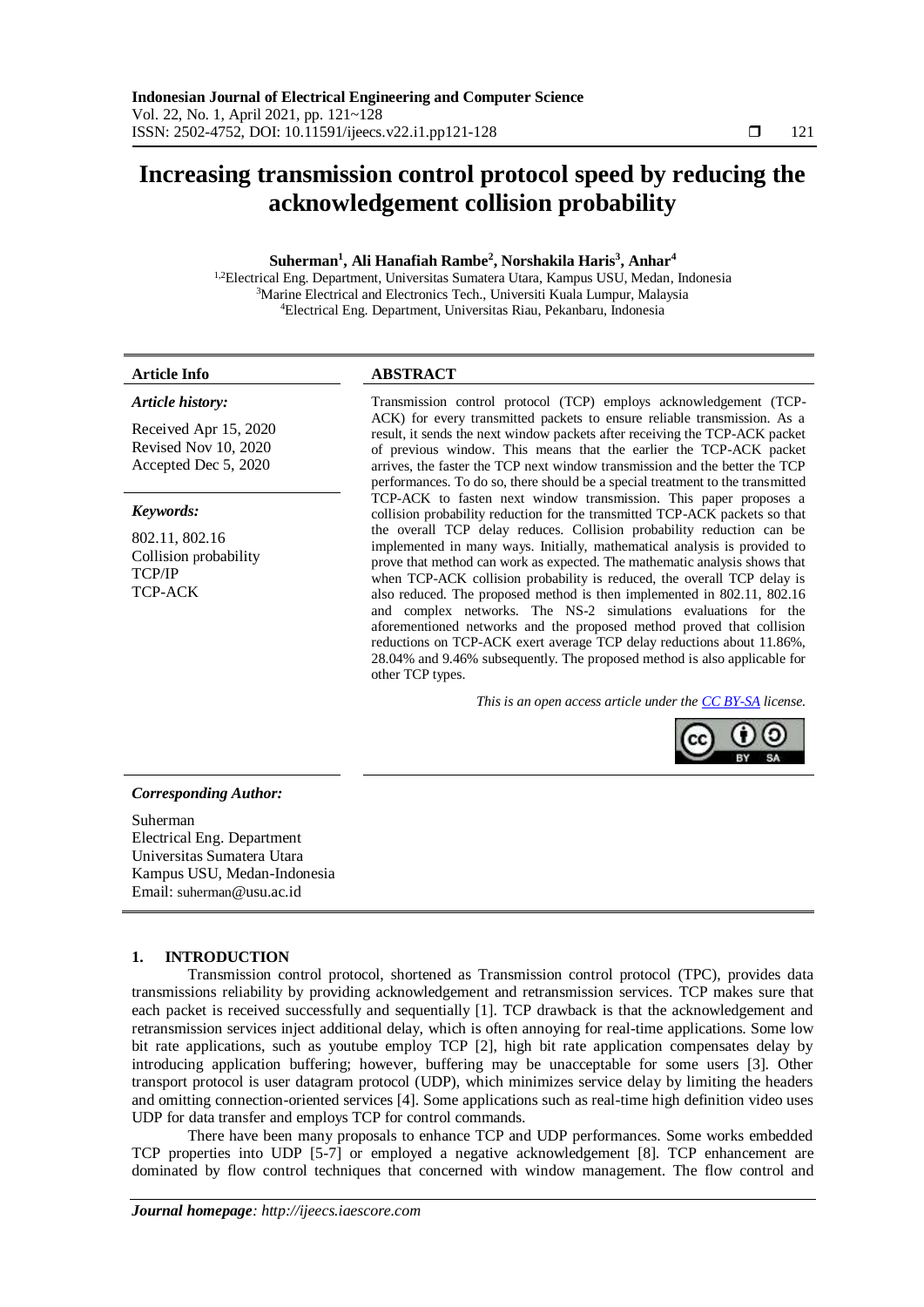window adjustments produced various TCP variants such as TCP Vegas, TCP Reno and others [9-11]. TCP and cross-layer techniques have also been developed to obtain lower layer supports [12-14]. Most existing works on TCP dealt with how to manage TCP window [9-11] and obtain lower layer support [12-14] to avoid congestion. This paper aims at reducing TCP acknowledgement (TCP-ACK) delay, without changing TCP itself. One of the closest related research by Yoshiaki Ohta [15] showed that asymmetry bandwidth in LTE may cause congestion and resource shortage on uplink for transporting TCP-ACK. Ohta confirmed that a proper scheduling on transmission may improve the performance. Since TCP sends the next window after receiving previous window acknowledgement, the faster TCP-ACK reception leads to faster TCP transmission. This paper focuses on how to speed up TCP transmission by reducing TCP-ACK collision probability. Mathematical analysis is presented in next section and TCP-ACK collision probability reduction implementations in 802.11 network; 802.16 network; and in larger networks are presented.

### **2. THE PROPOSED METHOD**

Since contention request is employed in both 802.11 and 802.16 network, the analysis on the effectiveness of TCP-ACK collision probability reduction is carried out on the contending networks. In such network, a mobile node should sense the network availability by sensing carrier frequency. When the carrier signal is not detected, it means the channel is idle. However, if the carrier signal is detected, channel is busy and the node should defer its transmission. It then picks a random back-off time to wait [16]. Random access analysis provided by [17, 18], show that the collision probability of one transmission of n nodes is expressed by the (1), where  $\tau$  is the attempt probability.

$$
p = 1 - (1 - \tau)^{n-1}
$$
 (1)

Since back-off influences the collision probability, the proposed model that included back-off duration [19] is employed in this paper. The model approximates back-off duration as the function of backoff multiplier,  $\lambda$ , and initial contention window, W. The ith back-off duration  $U(i)$  is given by the back-off uniform distribution of m attempts out of K maximum attempts (2). The average back-off duration is given by (3).

$$
U^{(i)} = \begin{cases} (0, \lambda^i W - 1) for i = 0 ..., m - 1 \\ (0, \lambda^m W - 1) for i = m ..., K - 1 \end{cases}
$$
 (2)

$$
E[U^{(i)}] = \begin{cases} (\lambda^i W - 1)/2 for i = 0 ..., m - 1 \\ (\lambda^m W - 1)/2 for i = m ..., K - 1 \end{cases}
$$
(3)

$$
\tau^{-1} = \sum_{0}^{K} \pi_i E[U^{(i)}]
$$
\n
$$
\tag{4}
$$

The reciprocal attempt probability is given by (4), where  $\pi_i$  is the relative frequency of the node entering back off period. When all nodes are treated equally, the collision probability of each node remains similar. In order to reduce collision probability on the TCP-ACK packet, MAC layer should prioritize TCP-ACK frames by reducing the inter-frame time (tif) by factor of  $\alpha$ <1, the node sending TCP-ACK frames will have a shorter waiting time. Suppose there are x nodes with TCP connections in the network, since number of TCP data and TCP-ACK are similar, there will be x/2 nodes compete after α.tif. The reciprocal attempt probability is given by (5). The collision probability is then computed based on (6).

$$
\tau^{-1} = \sum_{0}^{x/2} \pi_{i} E[U^{(i)}]
$$
\n(5)

$$
p = 1 - \left(1 - 1/\sum_{1}^{\frac{x}{2}} \pi_i E[U^{(i)}]\right)^{\frac{x}{2}}
$$
(6)

Other nodes with non-TCP-ACK payload will compete at least to n-x/2 nodes. Despite x/2 nodes decrement in collision probability equation, there will be an increase on the frequency of entering back-off period π<sub>i</sub>as a result of prioritization of TCP-ACK frames. The other nodes have collision probability as given by (7), where  $\pi_r$  is additional back-off frequency.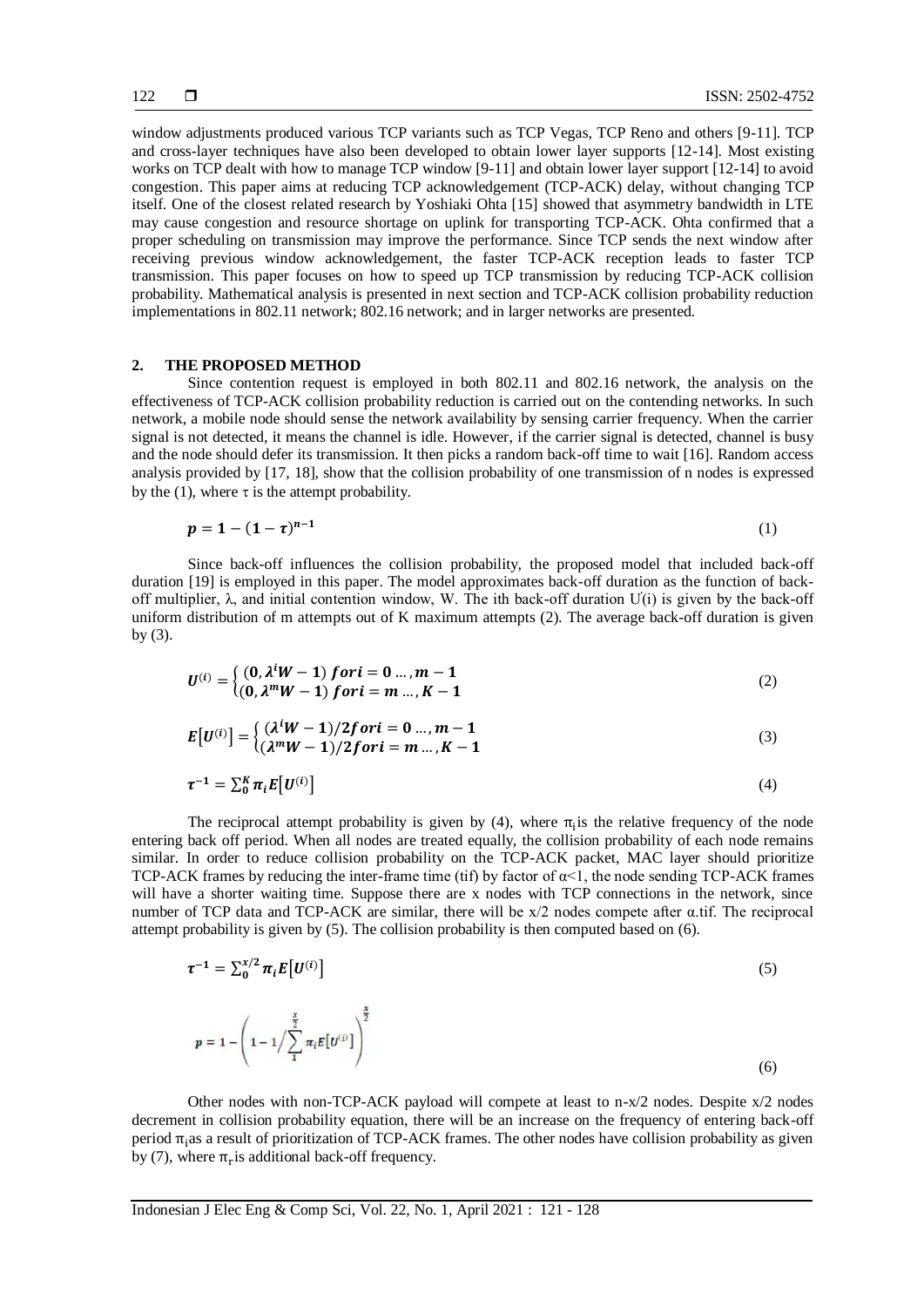$$
p = 1 - \left(1 - \left(\frac{1}{\sum_{1}^{n-x/2} (\pi_i + (\pi_r)E[U^{(i)}])}\right)^{n-x/2}\right) \tag{7}
$$

By using the parameters plotted in Table 1 [19] for total of n saturated stations and 5 TCP connections in an ideal channel condition and by ignoring the propagation delay, the approximated collision probability of the contending nodes and the proposed TCP-ACK collision reduction node are shown in Figure 1. It is shown that the collision probability of nodes sending TCP-ACK packet is smaller than the baseline nodes.

Since TCP-ACK collision probability is reduced, the TCP-ACK frames are prioritized than the other packets, the overall round trip time of the TCP flow within the evaluated network is expected to be shortened. Sakurai *et al.* [19] approximated the average access delay (T) by a unified analytical model to include delays of data (tdata), inter-frame (tif : tsifs and tdifs) and TCP-ACK delays (tack) as the access delay:

$$
C=T^* = t_{data} + t_{sifs} + t_{ack} + t_{difs}
$$
\n(8)

The waiting time reduction with factor of  $\alpha$  for TCP-ACK frames minimizes the number of possible collided nodes from n to x, influences tsifs and tdifs, reduces tack and finally reduces the average duration of the TCP transmission by (9).

$$
E[D] = \frac{(t_{slot} + p.E[C^*])}{\pi.(1-p)} + \frac{(n-1)(E[T^*] - E[C^*])}{1-\pi} + \frac{p.E[C])}{1-p} + E[T]
$$
\n(9)



Figure 1. Callision probability vs number of nodes  $\text{TCP-ACK}\$  inter-frame reduction (a) 0.75

# Retry limit (*K*) TCP-ACK inter-frame reduction (*α*)

### **3. THE EVALUATION METHOD AND RESULTS 3.1. TCP-ACK collision reduction in the 802.11 network**

Since the 802.11 network employs contention schema through the carrier sense multiple access/collision avoidance or CSMA/CA, collision reduction for TCP-ACK is simply applied by reducing the distributed inter-frame space (DIFS) time of nodes that transmitting frames containing the TCP-ACK packet. DIFS reduction is set in factor of  $\alpha$ <1. NS-2 simulations consisted of a single 802.11 access point serving some nodes were conducted to evaluate the proposed method. Instead of using the standard traffic pattern such as constant or poison distributed traffics, simulations evaluated a real video streams generated by the Evalvid framework as mentioned in [20], so that the proposed method is accessed for a real application.

Existing solutions that applied cross-layer schemas on TCP over 802.11 network such as TCP-ELN that applied explicit loss notification (ELN) from lower layer [21] or TCP-CC that integrated the contention ratio values and channel utilization into TCP cwnd value [22] can also make use the proposed method. As contention reduction is applied in medium access layer for speeding TCP-ACK transmission, existing TCP enhancement can also take benefits from the proposed method. In addition, this paper evaluated the existing TCP cross-layer technique and TCP-ELN [21] performance when combined with the proposed method.

The number of mobile nodes was set from 2 nodes to 20 nodes including one access point as the receiver. Traffics were sent two ways: upward and downward using TCP connections. MPEG4 code with the packet sequence of IPP and group of pictures (GOPs) of 30 and bit rate of 561 kbps were employed. Defaults DIFS was set 20 µs and the TCP-ACK DIFS was 15 µs. Figure 2 shows the simulation results. Since NS-2 is a discrete event simulator, simulation results are quite rough. However, the pattern shows that by reducing the TCP-ACK collision probability, the overall TCP delay decreases. The proposed method with 15 µs DIFS for acknowledgement frame shortens average TCP delay by 11.86% as shown in Figure 2(a). TCP jitter on

*Increasing transmission control protocol speed by reducing the acknowledgement collision… (Suherman)*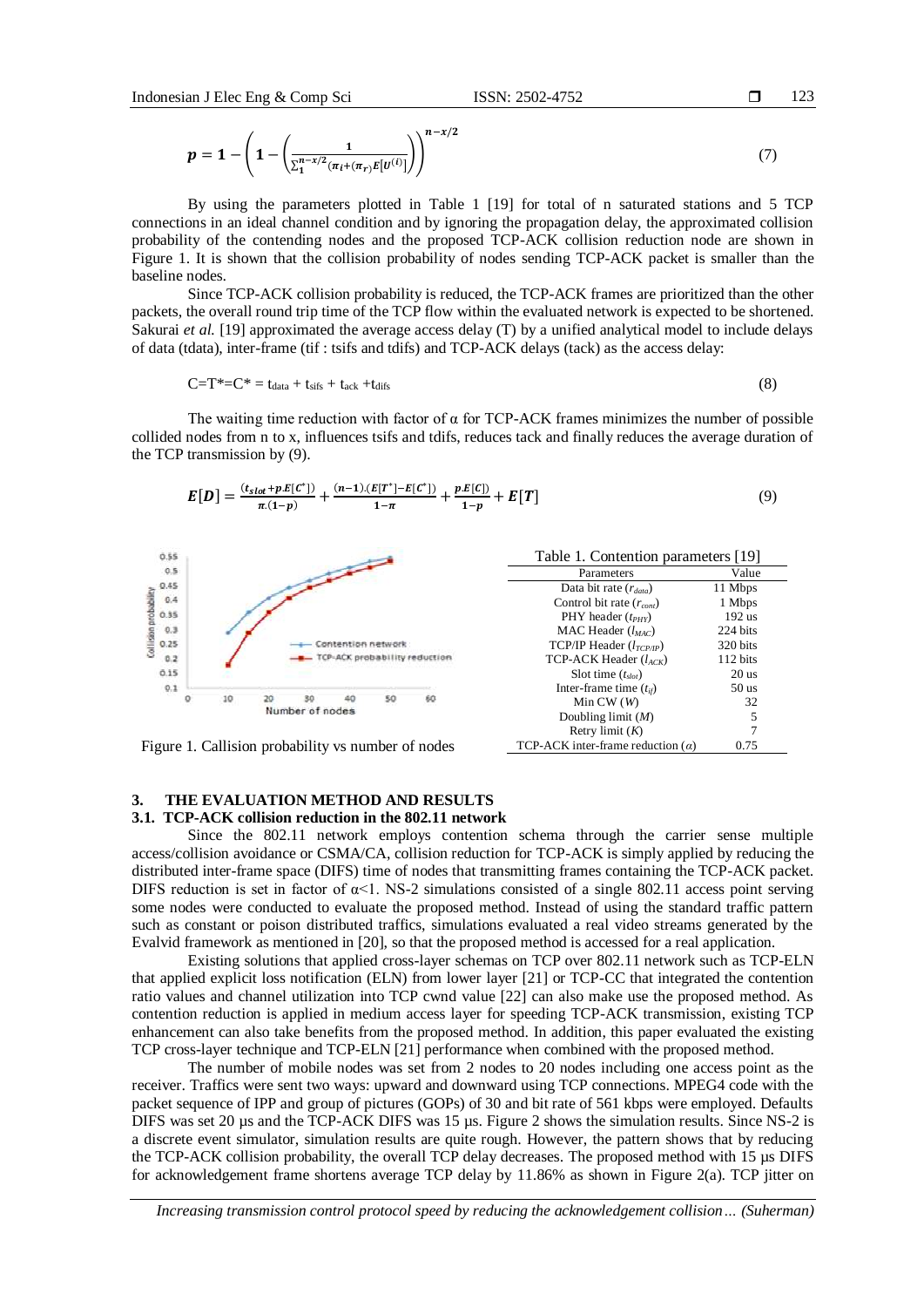the other hand, is not distinguishable as shown in Figure 2(b). Since jitter depends on delay variations, the value is not influenced by the proposed technique. It can be explained that number TCP packets in the same window may vary depending upon the window size and TCP type. In average, jitter value is in a good range.

The collision probability reduction of TCP-ACK implies TCP transmission assurance. As a result, packet loss rate is suppressed. Packet loss decreases for the number of users 1 to 14 as shown in Figure 2(c). However, losses increase for more nodes in the network. It is caused by the total rate of transmitted video which is higher than 802.11 capacities. This also means that DIFS reduction is not effective when the number of TCP-ACK frame is high. However, the average packet loss reduces up to 5%. When DIFS value for the TCP-ACK is adjusted from 10µs to 15 µs as shown in Figure 2(d), delay characteristics for the proposed method is consistently lower than the baseline. This means that TCP\_ACK collision probability reduction in 802.11 successfully increases the TCP speed. Since the proposed method is applied in MAC layer and is independent of TCP protocol, the proposed method can be combined with existing TCP enhancement such as TCP-ELN [21]. The combination of TCP-ELN and the proposed method experienced 7.61% delay decrement as shown in Figure 2(e) and 4.91% jitter decrement as shown in Figure 2(f).



Figure 2. The proposed method impact to TCP and TCP-ELC performances in the 802.11 network; (a) TPC delay, (b) TPC jitter, (c) TPC loss, (d) DIFS variation, (e) TPC-ELN delay, and (f) TPC-ELN jitter

### **3.2. TCP-ACK collision reduction in the 802.16 network**

The 802.16 network or widely known as worldwide interoperability microwave access (WiMAX) is a broadband radio access technology that employs quality of services (QoS) that means its base station (BS) is able to differentiate services for its customers or subscriber stations (SS). TCP-ACK collision reduction can be achieved by applying different QoS for TCP-ACK packets and TCP-DATA Packets. However, the scheme may be costly as QoS is generally implemented per SS or per connections (one SS may have more than one connection). However, there are some mechanisms employed in each connection that can be used to give TCP-ACK collision reduction; namely: bandwidth request mechanism and transmission scheduling [20].

Since 802.16 also employs contention schema quit similar to CSMA to request bandwidth, the same mathematical analysis is coherent to WiMAX. In order to evaluate TCP-ACK collision probability reduction in WiMAX network, downlink TCP traffic flow is considered as in Figure 3(a). Base station receives TCP data from server and forwards it to SS via the 802.16 link. Figure 3(b) shows the strategy of collision reduction implementation that surpasses bandwidth request mechanism. The implementation method modifies transport-mac cross-layer scheme proposed in [12] which employed negative acknowledgement. This paper uses TCP-ACK, a positive acknowledgement. The architecture is based on NIST WiMAX module [23]. The incoming packet is denoted by flag to determine either TCP-DATA contained or not. If TCP-DATA is detected, frame re-assembler within WiMAX MAC layer notifies BytesACK in WiMAX scheduler to allocate bandwidth slot to the intended SS for the upcoming TCP-ACK. By performing this method, SS is alocated bandwidth for sending TCP-ACK before SS makes bandwidth request. This in turn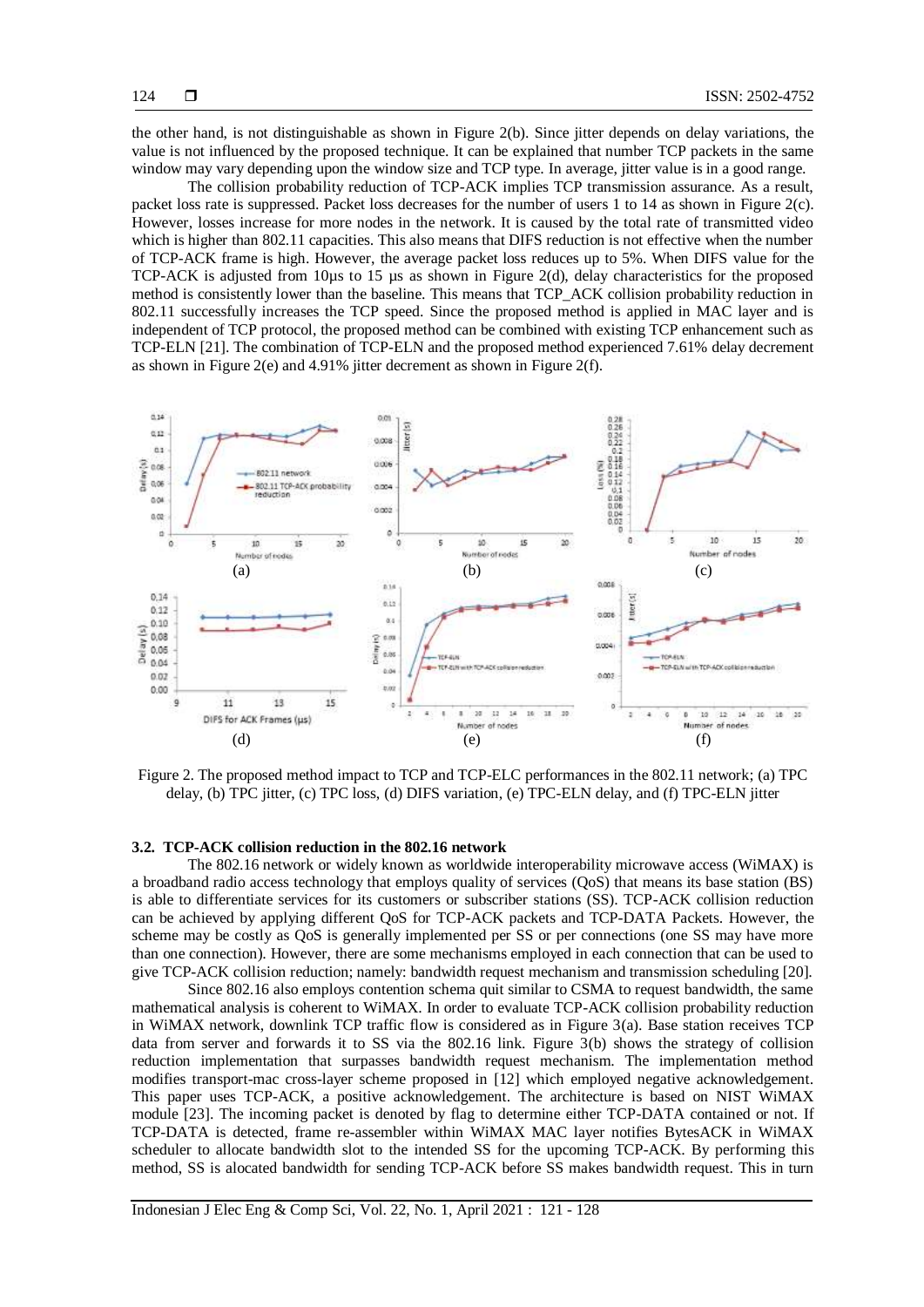reduces collision probability of bandwidth request for TCP-ACK, which eventually fastens the next TCP window transmission.

In order to apply and observe the proposed method in WiMAX environment, NS-2 simulations were performed by using NIST WiMAX module [23]. WiMAX transmit and receive power thresholds were adjusted to cover 1000m radius, 64 quadrature amplitude modulation and the two-ray ground model were used, downlink (DL) to uplink (UL) ratio was 0.3. The simulated network had four SSs within one base station. Traffic sources were obtained from akiyo\_cif video to produce simulated traces, taken from [24]. The traffic generation, reconstruction and evaluation followed the Evalvid video evaluation framework [25, 26]. Round robin and contention were used for medium access schedule and bandwidth request [27].

Figures 3(c) and 3(d) shows the influence of the designed method to TCP and TCP fast retransmission over the 802.16 network. The proposed method is consistently reducing TCP delay for all I-frame rate values as shown in Figure 3(c). This significant reduction is caused by bandwidth allocation for TCP-ACK is performed prior bandwidth request by SS. In average, the proposed method reduced delay about 28.04%. Meanwhile, jitter and packet loss differences are not significant (not shown). Further assessment on TCP modification, Fast Retransmission TCP [28] demonstrates that the designed method is capable in reducing number of duplicate ACK packets that eventually reduces packet delay. Reduction achieves 16.05% in average as shown in Figure 3(d).



Figure 3. Delay performance for various DIFSs; (a) TCP traffic flow, (b) TP\_ACK Collision reduction in WiMAX, (c) TCP delay, and (d) TCP fast retransmission delay

### **3.3. TCP-ACK collision reduction in the complex network**

Previous TCP-ACK collision reductions on 802.11 and 802.16 are performed in a single link. Complex dynamic network always involves multiple links that keep changing overtime. Implementation based on link by link may not be efficient. In order to effectively implementing TCP-ACK reduction, routing scheme may be preferred. Figure 4(a) shows how routing schema can do TCP-ACK collision reduction. TCP connection from PC A to PC B sends data from the complex networks. Initially, both TCP-DATA and TCP-ACK are sent through the same network. Figure 4(b) shows how to implement TCP-ACK collision reduction. PC B replies TCP-DATA using TCP-ACK by routing TCP-ACK through separated, dedicated link. By doing this, TCP-ACK will arrive to PC A at the shortest time. Eventually, the next window data are sent quicker. Bandwidth requirement for separated link is relatively low as TCP-ACK rate is much lower than TCP-DATA rate.

*Increasing transmission control protocol speed by reducing the acknowledgement collision… (Suherman)*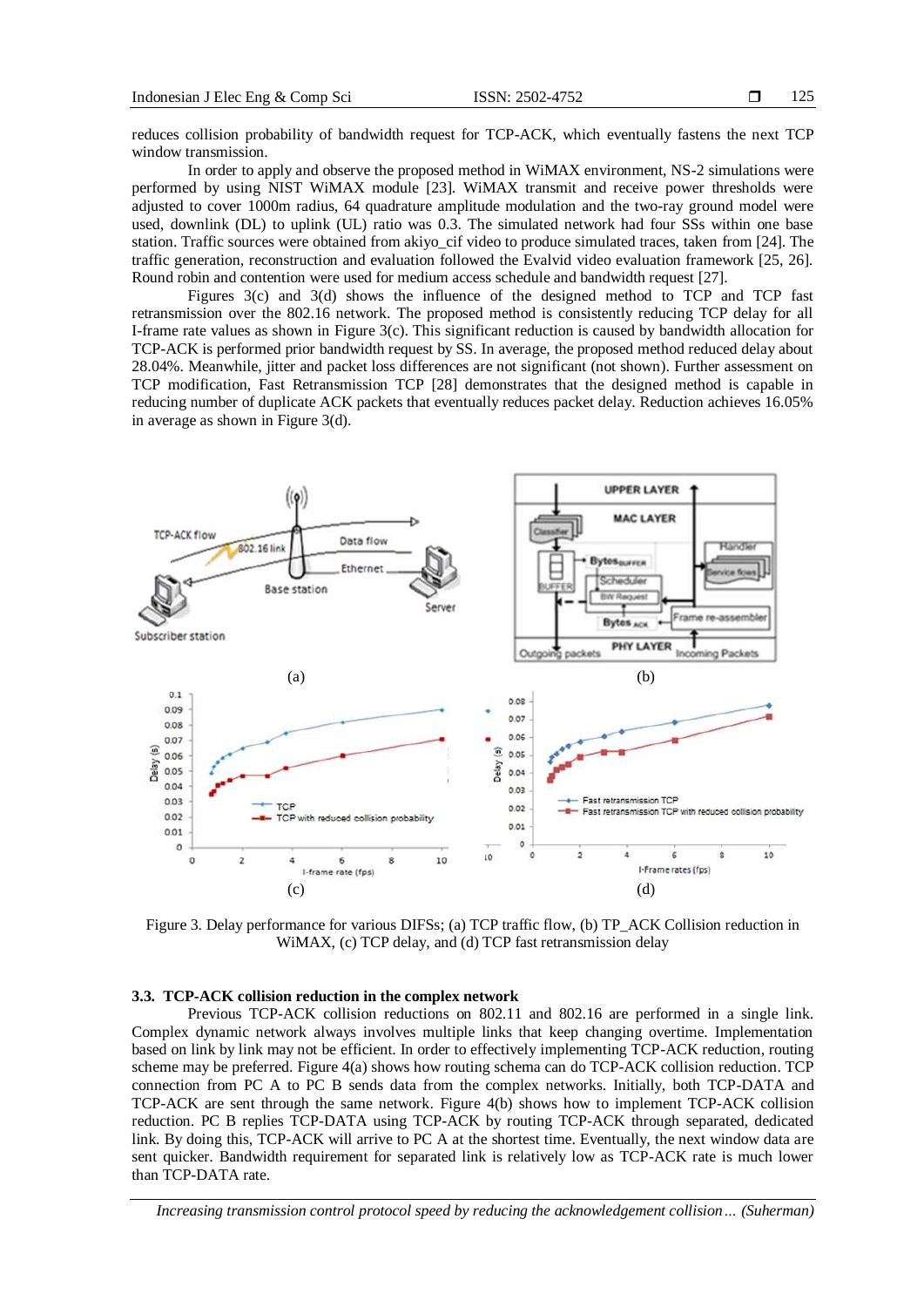In order to evaluate the method, NS-2 simulations were performed. There are 20 nodes created in NS-2. Node 9 sends TCP-DATA to node 8. Normally, TCP-DATA and TCP-ACK are sent through the same network (bi-directionally) as shown in Figure 4(c). TCP-ACK will experience collision and queue as TCP-DATA. TCP-ACK reduction is achieved by using directional link from node 8 to node 9 as shown in Figure 4(d), so that TCP-ACK arrives without significant obstacles. Traffic set up was similar to section 4 with rates of 548 kbps to 581 kbps. Standard TCP protocol was tested in both conditions.

Simulation results are plotted in Figure  $4(e)$ . Delay increases to bit rate. The average delays of the TCP with the proposed scheme consistently lower than TCP with existing architecture. Modifications in WiMAX MAC layer shortens the bandwidth request time, so that TCP-ACK sent earlier and eventually the TCP delay decreases. The proposed method reduces TCP delay about 9.46% in average.



Figure 4. Proposed method impact to TCP in complex networks; (a) mixed TCP data and TCP-ACK traffics flow, (b) separated TCP-Data and TCP-ACK traffics flow, (c) complex network configuration for TCP flow, (d) configuration for TCP with reduced collision probability, and (e) delay reduction

### **4. CONCLUSIONS**

This paper proposes TCP-ACK collision reduction method to fasten TCP transmission. Mathematical analysis in contention network proved the method effectiveness. NS-2 implementations and simulations show that the proposed method works for 802.11, 802.16 and complex networks. The proposed method implementation in 802.11 network is achieved by reducing DIFS value by factor α for TCP-ACK contained frames. The proposed method successfully reduces TCP delay about 11.86%. Delay reduction is also occurred when method is applied to TCP variants such as TCP-ELN. However, It is noted that the use of the proposed method in 802.11 should consider the maximum traffic, as saturated network may not be effective for the method to be implemented. Meanwhile, the proposed method implementation in 802.16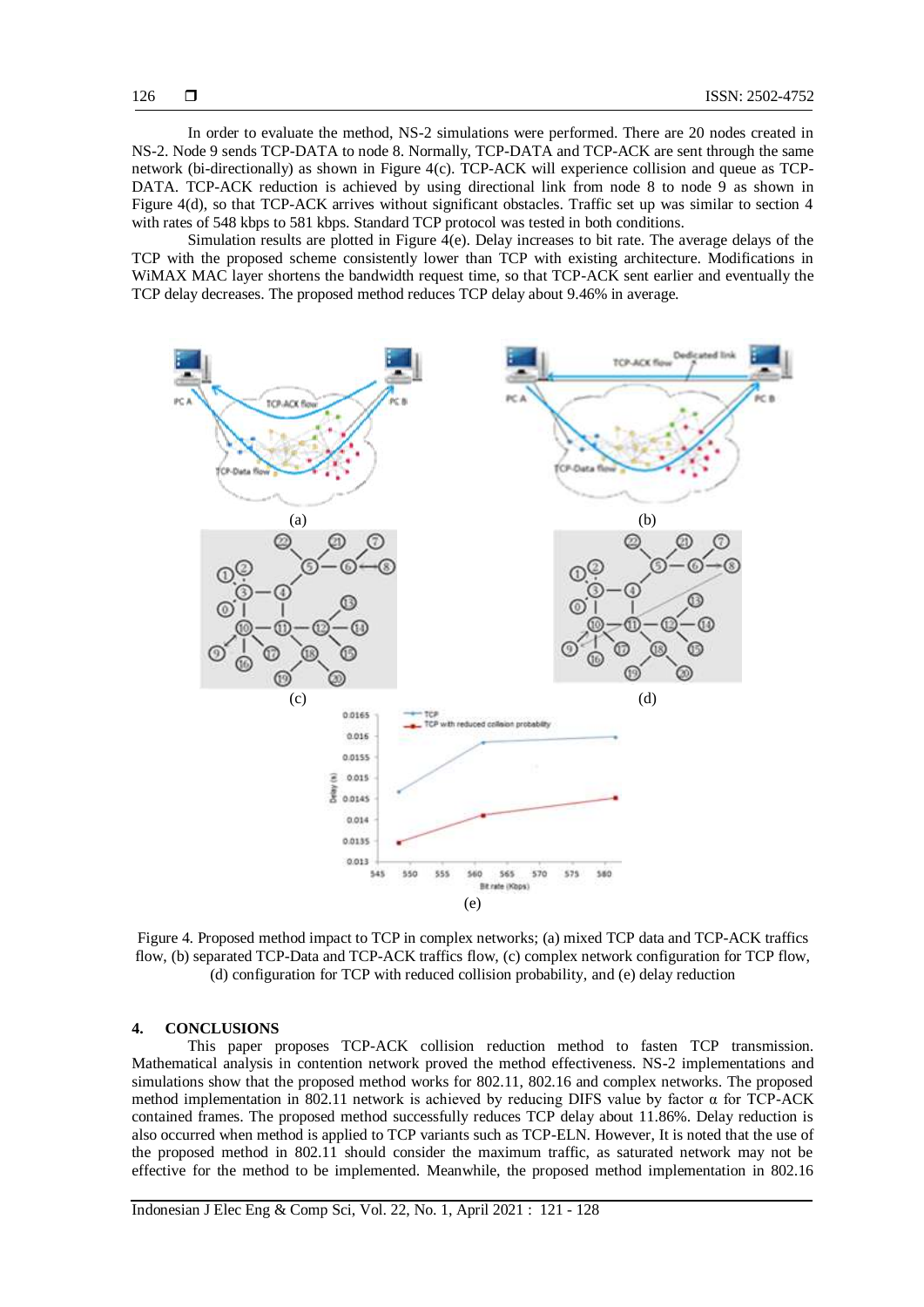127

network is achieved by notifying bandwidth scheduler in base station when TCP-DATA is received in incoming packet re-assembler. As results, the average delay reduces about 28.04%. Existing fast-retransmission TCP that made use the proposed method also experiences delay reduction. The implementation of the proposed method in a complex network that contains more than one link requires a dedicated direct link for the route of TCP-ACK packet. Simulations show that TCP delay reduces about 9.46% when the proposed method applied. However, jitter and packet loss characteristics are not influenced by the method. Future wok may explore a more efficient way to implement the proposed method in various networks.

### **ACKNOWLEDGEMENT**

This research is supported by Skema Penelitian Dasar of DIKTI, Indonesia, 2019.

### **REFERENCES**

- [1] Ramanjaneya R., Pakanati C., Padmavathamma M., "Performance enhancement of TCP friendly rate control protocol over wired networks," *International Journal of Electrical and Computer Engineering (IJECE)*, vol. 6, no. 6, pp. 2949-2954, 2016, doi: 10.11591/ijece.v6i6.pp2949-2954.
- [2] Muñoz R., *et al*., "Characteristics of mobile youtube traffic," *IEEE Wireless Com.*, vol. 21, no. 1, pp. 18-25, 2014, doi: 10.1109/MWC.2014.6757893.
- [3] Stéphanie M., Guillemin F., and Houdoin T., "Correlation between QoS and QoE for HTTP YouTube content in Orange cellular networks," *IEEE 9th Latin-American Conference on Communications*, pp. 1-6, 2017, doi: 10.1109/LATINCOM.2017.8240146.
- [4] Carvalho J., Veiga H., Pacheco C., and Reis A., "Extended research on effects of encryption and topology on performance of IEEE 802.11 a Laboratory Links," *IAENG IJCS*, vol. 44, no.2, 2017.
- [5] Huh J., "Reliable user datagram protocol as a solution to latencies in network games," *Electronics*, vol. 7, no. 11, p. 295, 2018, doi: 10.3390/electronics7110295.
- [6] Hussein W., "Performance evaluation of UDP, DCCP, SCTP and TFRC for different traffic flow in wired networks," *International Journal of Electrical and Computer Engineering (IJECE)*, vol. 7, no. 6, pp. 3552-3557, 2017, doi: 10.11591/ijece.v7i6.pp3552-3557.
- [7] Wirz R., Marin R., Ferre M., Barrio J., Claver J., "Bidirectional transport protocol for teleoperated robots," *IEEE Trans. on Industrial Electronics*, vol. 56, no. 9, pp. 3772-3781, 2009, doi: 10.1109/TIE.2009.2025291.
- [8] Masirap M. *et al*., "Evaluation of reliable UDP-based transport protocols for Internet of Things (IoT)," *2016 IEEE Symposium on Computer Applications & Industrial Electronics*, pp. 200-205, 2016, doi: 10.1109/ISCAIE.2016.7575063.
- [9] Bisoy S., Pattnaik P., "Fairness between TCP Reno and TCP Vegas in wired and wireless network," *Int. J. of Comput. Syst. Engineering*, vol. 3, no. 1-2, pp. 14-26, 2017, doi: 10.1504/IJCSYSE.2017.083137
- [10] Abolfazli E., Shah M. V., "Dynamic adjustment of queue levels in TCP Vegas-based networks," *Electronics Letters*, vol. 52, no. 5, pp. 361-363, 2016, doi: 10.1049/el.2015.281
- [11] Kaur H., Singh G., "TCP congestion control and its variants," *Ad. in Computational Sciences and Technology*, vol. 10, no. 6, pp. 1715-1723, 2017. [Online]. Available: http://www.ripublication.com/acst17/acstv10n6\_17.pdf
- [12] Al-Akaidi M., Mubarakah N., "A transport layer protocol for uplink WiMAX video streaming," *IJMUE*, vol. 10, no. 1, pp. 19-32, 2015.
- [13] Reddy N., Pakanati C., Padmavathamma M., "An enhanced queue management scheme for eradicating congestion of TFRC over wired environment," *International Journal of Electrical and Computer Engineering (IJECE)*, vol. 7, no. 3, pp. 1347-1354, 2017, doi: 10.11591/ijece.v7i3.pp1347-1354.
- [14] Abdurrahman H., Sitompul O. S., Mubarakah N., "UDP-Lite enhancement Through checksum protection," *In IOP Conference Series: Materials Science and Engineering*, IOP Publishing, vol. 180, p. 012146, 2017, doi: 10.1088/1757-899X/180/1/012146.
- [15] Yoshiaki O., Nakamura M., Kawasaki Y., and Ode T., "Controlling TCP ACK transmission for throughput improvement in LTE-Advanced Pro," *IEEE Conf. on Standards for Communications and Networking*, 2016, pp. 1-6, doi: 10.1109/CSCN.2016.7785188.
- [16] IEEE Computer Society LAN MAN Standards Committee, "Wireless LAN medium access control (MAC) and physical layer (PHY) spec.," [Online]. Available: http://standards.ieee.org/getieee802/download/802.11-2007.pdf.
- [17] Chatzimisios P., Boucouvalas A., and Vitsas V., "Packet delay analysis of IEEE 802.11 MAC protocol," *IEE Electronics Letters*, vol. 39, no. 18, pp. 1358- 1359, 2003, doi: 10.1049/el:20030868.
- [18] Tadayon N., Askari E., Aïssa S., Khabazian M., "A novel analytical model for service delay in IEEE 802.11 Networks," *IEEE Systems J.*, vol. 6, no. 4, pp. 627-634, 2012, doi: 10.1109/JSYST.2012.2185350.
- [19] Sakurai T., Hai Vu L., "MAC Access Delay of IEEE 802.11 DCF," *IEEE Trans. on Wireless Comm.*, vol. 6, no. 5, 2007, doi: 10.1109/TWC.2007.360372.
- [20] Periyasamy P., "H. 264/MPEG-4 AVC Video Streaming Analysis of AODV, OLSR and ZRP in MANET," *Int. J. of Advanced Networking and Applications*, vol. 10, no. 6, pp. 4076-4082, 2019, doi: 10.35444/IJANA.2019.10065.
- [21] Rani S., Suryakanth M., and Kaushik S., "Cross layer-based schemes for improving the performance of TCP in wireless networks," *Int. Conference on Computational Intelligence in Data Science (ICCIDS)*, 2017, doi: 10.1109/ICCIDS.2017.8272672.

*Increasing transmission control protocol speed by reducing the acknowledgement collision… (Suherman)*